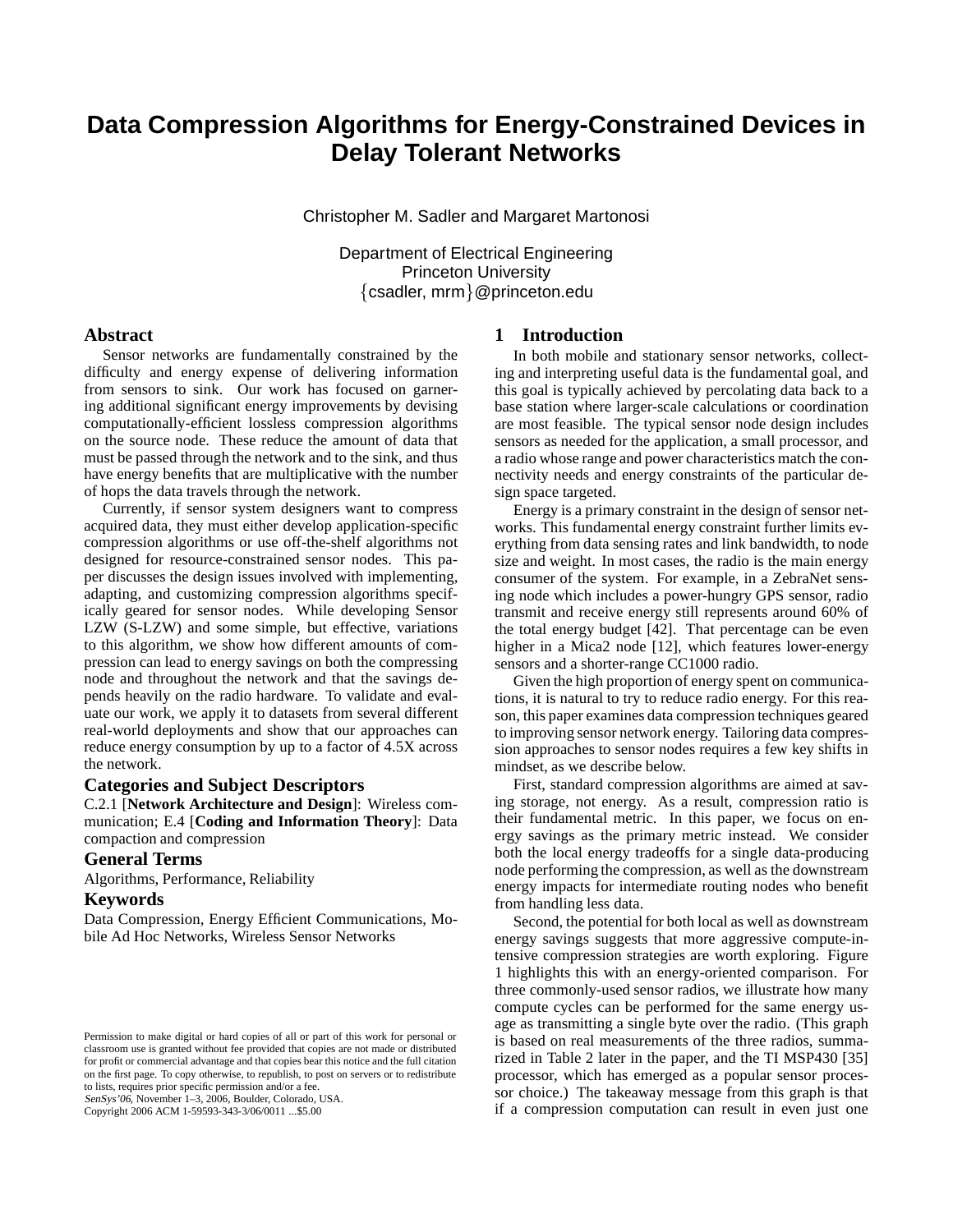byte of data reduction, then it is worth spending between roughly four thousand (Chipcon CC2420) to two million (MaxStream XTend) cycles of computation to accomplish that compression. Clearly, compression algorithms with some degree of intricacy are worth exploring! Note further that these calculations only consider local energy consumption at the compressing node; downstream energy savings can further amortize the time/energy expense of compression.

Third, the memory size constraints of current and nearfuture sensor processors require a re-examination of memory usage in compression calculations. While sensor processors are showing increasing capabilities in each technology generation, they still typically offer less than 50 kB of code memory and even less data RAM. Thus, compression algorithms originally geared for desktops or servers must be restructured to reduce the code size footprint and dynamic memory usage.

This paper evaluates lossless data compression options and proposes novel approaches tailored to the unique tradeoffs and constraints of sensors. We explore lossless compression in this work because it is applicable to a wider variety of applications, datasets, and users than lossy compression, and we leave lossy compression for future work. The contributions of this paper include:

- We propose and evaluate a family of basic lossless compression algorithms tailored to static and mobile sensor networks and applicable to a wide range of applications. Evaluated by real-system measurements on a range of sensor data sets, we find these algorithms can cut energy consumption by 2X or more.
- We discuss additional steps for transforming or preconditioning the data that can further reduce energy. For "structured" sensor data, these transforms can further reduce energy consumption by roughly 3X compared to the initial baseline requirements.
- We evaluate the downstream energy benefits of compression on all subsequent intermediary nodes that receive and forward data, both for links with 100% transmission reliability as well as for cases where some packet loss and retransmission occurs. Overall, we find that for realistic reliability scenarios, even sensor networks with very-low-energy communication can benefit from time spent on data compression by amortizing the time/energy/compute costs over the network.

The remainder of this paper is structured as follows. Section 2 discusses related work. Section 3 then presents our measurement methodology in preparation for the results presented in Section 4 on the baseline compression algorithm, methods for tailoring it to sensing, and a variant designed for sensor data. Section 5 discusses methods for performing preconditioning or data transformation steps to further improve compression for certain structured data streams. Section 6 quantifies compression benefits under different reliability and replication scenarios, Section 7 offers a summary and discussion, and Section 8 concludes the paper.

#### **2 Related Work**

Compression is a well-established research field, but sensor networks present a new design space with new design



**Figure 1. Number of TI MSP430F1611 compute cycles that can be performed for the same amount of energy as transmitting one byte over three radios.**

tradeoffs and metrics. In particular, the small code and data memories, and the primary focus on energy, call for new approaches. In more traditional arenas, a large variety of compression algorithms have been proposed including string-based techniques [19][32][43], entropy-based techniques [11][15][40], and others.

Within the sensor networks community, some more tailored data compression studies do already exist. One group of prior work focuses on exploiting high spatial correlation in data from fixed sensors in dense networks [10][14][26]. Our work, in contrast, is more general in its ability to handle data from a range of systems, particularly those that are either sparse or mobile, for which spatial data correlation is uncommon. Another group of prior sensor-oriented compression work has focused on data-centric routing and aggregation [1][4][16][24][25][29][34]. Again, this research often exploits high spatio-temporal correlation in the data streams from dense, fixed sensor networks. While our proposals include some transforms for preconditioning structured data, they do not assume any correlation based on spatial relationships of sensor nodes or on temporality between packets of data. As such, they are more general and are better equipped to handle the sorts of low-correlation situations common to mobile sensor networks. They can also be applied in concert with some of these other techniques.

This paper focuses on LZW [39], which has received significant research attention including so-called "embedded" versions [17][18][23]. While these approaches do typically use less memory than their counterpart algorithms aimed at high-end machines, they are still not well-suited for sensor applications. In some cases, their memory usage still exceeds the tens of kilobytes typical for sensor nodes. In other cases, their assumptions about static dictionary entries are not appropriate for sensor nodes where data is expected to vary significantly over the duration of a deployment.

In one of the papers most closely related to our own, Barr and Asanović specifically aim to trade computation energy for compression savings [5]. There are, however, several key differences between their work and ours. First, the goal of their work is to re-evaluate existing, off-the-shelf compression algorithms for mobile devices using energy as the key metric as opposed to compression ratio. Our work, on the other hand, proposes unique compression approaches (and combinations of approaches) that are distinct variants of prior techniques and are specifically tailored to the energy and memory constraints of sensor nodes. Second, our work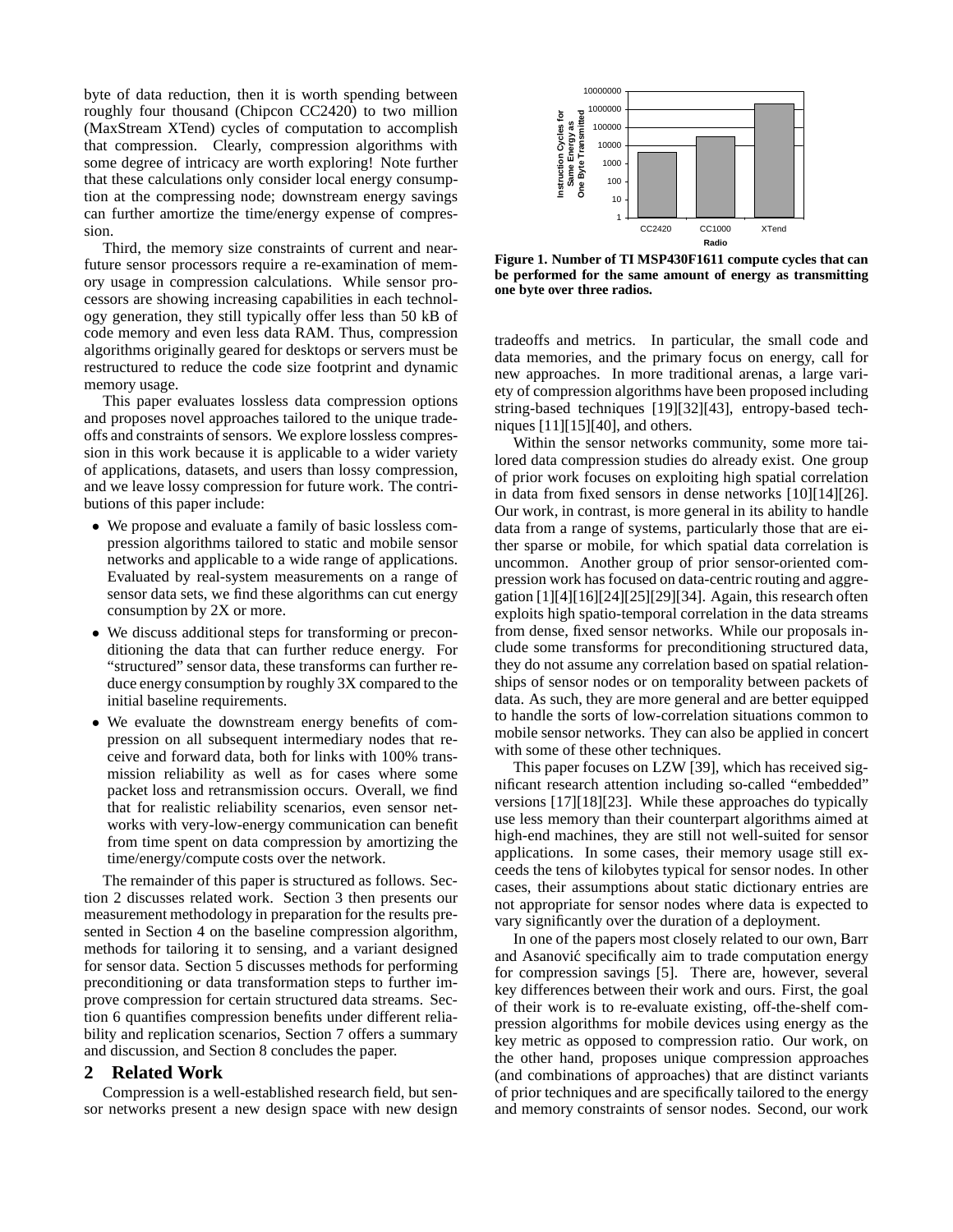

**Figure 2. Brief comparison of the compression algorithms profiled in [5] and S-LZW (our algorithm). Left: The compiler default memory requirement of the algorithm's core table. The line represents the amount of RAM on our MSP430 microcontroller. Right: The average number of instructions (given by the SimIt StrongArm simulator [27]) required to compress 528B of data from the four benchmarks we profile in this paper.**

ties energy directly to specific radios from different points across the sensor design space; this allows us to make concrete energy tradeoffs for a range of current and future sensor nodes.

Additionally, the striking differences between their target platform (233 MHz StrongArm with 32 MB RAM, a 16 kB cache, and an external file system) and ours (4 MHz fixedpoint microcontroller with 10 kB RAM and 48 kB ROM) require us to take a different approach to compression in general. Our work studies data streams generated by actual sensor deployments that we break up into independent 528B blocks to ease transmission requirements, while their work focuses on more generic data streams from text files or the web which they compress in 1 MB blocks.

Figure 2 shows the instruction counts and the default core memory usage of the algorithms evaluated in [5] versus our LZW implementation for sensor nodes, S-LZW. None of the algorithms they evaluated are directly transferable to oursensor node because *they were not designed for sensor nodes*. Four of the five algorithms have memory and/or processing requirements that far exceed what our microcontroller can provide. The exception is LZO, which they show consumes the least of amount of energy to compress and send 1 MB of data of all the algorithms they evaluated. The developers of LZO implemented a version specifically for embedded systems such as ours called miniLZO. We will briefly evaluate miniLZO in Section 4.4 and show that for sensor nodes, our algorithm has a superior energy profile.

## **3 Methodology**

This section describes the datasets we use for our tests, the hardware on which the tests are performed, and the way in which we evaluate energy consumption.

## **3.1 Datasets**

To examine how compression algorithms perform in a real-world deployment, we test them against datasets from the SensorScope (SS) [30], Great Duck Island (GDI) [33], and ZebraNet (ZNet) [42] deployments, plus a popular benchmark, the geophysical dataset from the Calgary Corpus (Calgeo) [6]. These datasets represent a large portion of the sensor network design space: indoor, stationary networks; outdoor, stationary networks; and outdoor, mobile networks

| <b>Dataset</b>                     | Comp.<br>Ratio<br>(first<br>528B) | Comp.<br>Ratio<br>(all) | <b>Compressibility</b> |  |
|------------------------------------|-----------------------------------|-------------------------|------------------------|--|
| SensorScope <sup>[30]</sup>        | 3.69                              | 4.58                    | High                   |  |
| <b>Great Duck</b><br>Island $[33]$ | 1.59                              | 1.94                    | Medium                 |  |
| ZebraNet [42]                      | 1.38                              | 1.96                    | Medium-Low             |  |
| Calgary Corpus<br>Geo $[6]$        | 1.11                              | 1.49                    | Low                    |  |

**Table 1. Compression profile for experimental datasets based on gzip.**

respectively. Calgeo, which is comprised of seismic data, is a commonly-used compression benchmark. We use the data from the beginning of the real-world datasets; for example, when we use 2 Flash pages (528 bytes) of data, that is the first 528 bytes in the set. For Calgeo, the first 200 bytes have a different profile from the rest of the dataset so we remove those and use the next 528 bytes. We have also experimented with data from elsewhere in the datasets and found that it did not qualitatively change our conclusions.

These three real-world networks are Delay Tolerant Networks [13], which we define to be networks that may intentionally buffer data before transmitting it. In practice, buffering may be done out of necessity, as in networks with long or frequent disconnections, or as part of an energy conservation mechanism, such as the work described in this paper. We estimate that it would have taken these networks between one and four hours to collect 528B.

The ZNet dataset contains a combination of GPS data and debugging data, which consists of mostly voltage data and information on the performance of the network. The GPS data has already been pre-compressed once with an application specific algorithm based on offsets of past positions. As a result, the data actually fed into the compressor is more variant over short time intervals than that of the other datasets.

To give a snapshot of the variability in each dataset, we compress them with the popular LZ77-based compression algorithm gzip on our PC, and the results are displayed in Table 1. These numbers provide initial insight into how well our compression algorithms will perform on these datasets.

Our datasets exhibit temporal locality, but they do not display the spatial correlation that other researchers in the sensor network community are currently exploring; the data from each node is important so we focus on lossless compression in this work.

#### **3.2 Experimental Platform**

Although the actual sensor hardware used in the actual deployments varies, we run all of our experiments on a TI MSP430x1611 microcontroller (10 kB RAM, 48 kB on-chip flash memory) running at 4 MHz, to allow for a fair comparison [35]. It consumes just 5.2 mW, and is used in both the Tmote Sky [21] and ZebraNet [42] sensor nodes. This microcontroller consumes about one-third as much energy per cycle as the 8-bit Atmel ATmega128L microcontroller [3] at the same frequency and voltage, and it has 2.5 times more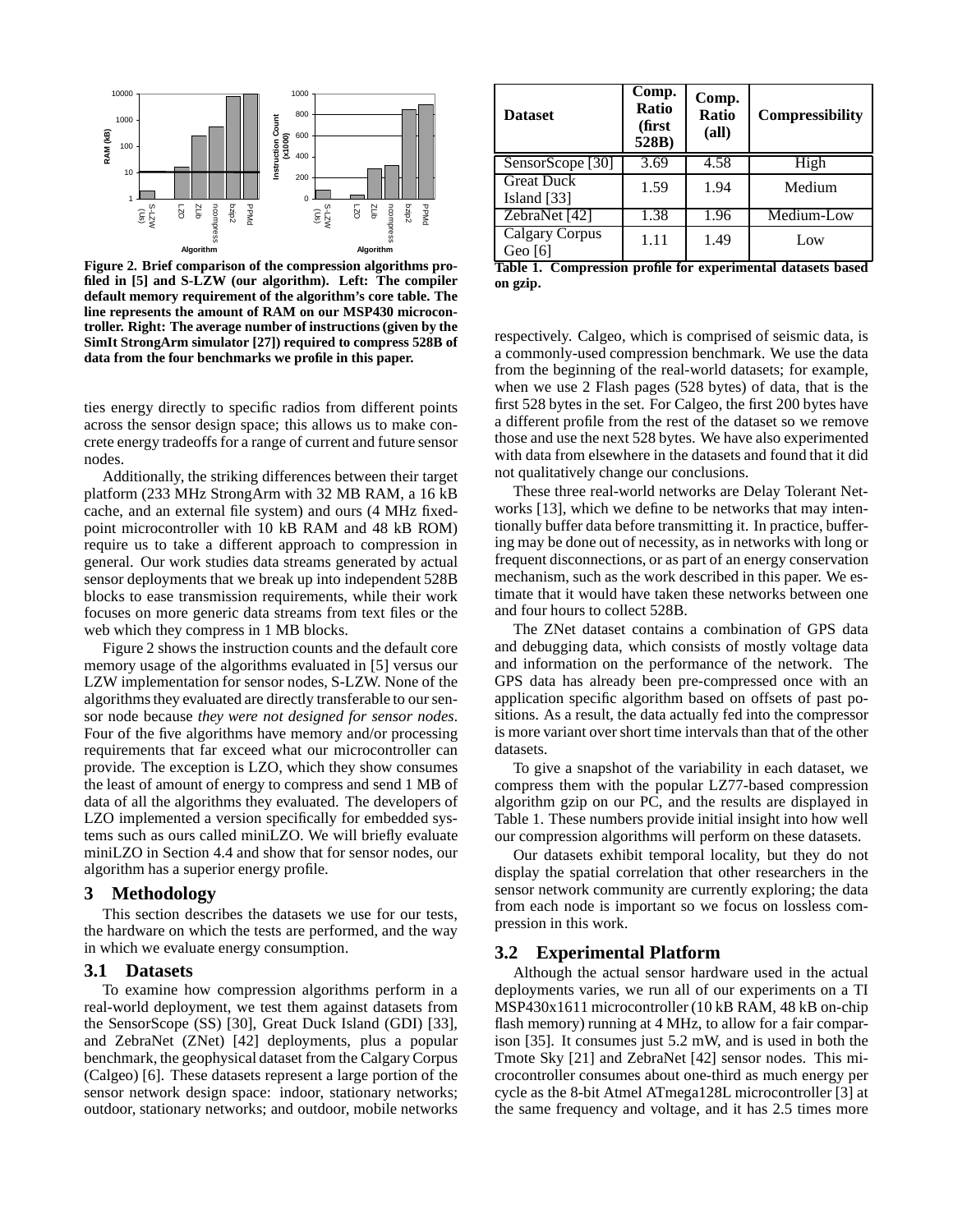RAM. Moore's Law improvements of this type mean that increasingly capable processors will become commonplace.

Nodes in the original SS and GDI deployments transmitted data as soon as it was generated; however, since these networks are delay tolerant, we assume here that sensor readings are stored in Flash until there is enough data to compress. Only sensor readings are stored and compressed; additional information such as node ID and sample rate can be added to the beginning of the transmission and would not be transmitted with every set of readings.

Our board features a 0.5 MB Atmel Flash module [2] that communicates with the microcontroller at a rate of 1 Mbps. The memory is broken into independent pages of 264 bytes, and this module consumes  $512 \mu J$  to write a page to nonvolatile memory, 66 *µ*J to read a page, and a negligible amount of energy when powered down. Data must be written in multiples of the page size (we cannot save energy by writing back data in smaller quantities), so we prefer to work with data in multiples of this size.

For our tests, data to be compressed is stored in Flash ahead of time and is read out a page at a time during the test. It is then compressed and written back to Flash in pieces as the output buffer fills and upon completion of the compression. Also, we assume that the pages have been pre-erased and we do not perform flash erasures here.

Since we are using Flash memory, the compression times are longer than if we only worked with RAM. This method makes sense, however, because we can compress data blocks of varying sizes without having to store the entire input and output streams in the limited memory available. Each algorithm therefore requires at least 528 bytes of RAM for one page input and output buffers.

To measure the compression time, we connected a LeCroy Waverunner 6030 oscilloscope to an unused pin on the microcontroller. We drive a pin immediately before calling the compression algorithm, and release the pin immediately upon returning from the algorithm.

#### **3.3 Quantifying Energy**

We quantify the energy savings compression achieves both at the compressing node and throughout the network. We evaluate our work with three different radios of different ranges and power levels.

To exemplify short, medium, and long range radios, we use the Chipcon CC2420 [9], the Chipcon CC1000 [8], and the MaxStream XTend (at 500 mW transmit power) [20] radios respectively. They were chosen because they are built into the Tmote Sky, Mica2 [12], and ZebraNet nodes so they cover a large portion of the design space. The CC2420 is more likely to be used in stationary systems, while the XTend is more appropriate for mobile systems since the mobility creates a need for increased range.

Table 2 shows the listed range and measured power data for each radio. To measure power, we connected a low ohmage, current sense resistor in series with the load to be measured and used a DAQ to measure the voltage drop over that resistor. Simple calculations yield the current flowing through the load and from that, the power consumption. We measured the power consumed by the XTend radio, the microcontroller, and the Flash directly by cutting electrical traces on a ZebraNet node that was running a basic com-

| Radio                          | <b>Range</b>    | TX<br>Power | <b>RX</b><br><b>Power</b>                         | <b>Baud</b><br>Rate |
|--------------------------------|-----------------|-------------|---------------------------------------------------|---------------------|
| Chipcon                        | 125 m           | 46.7 mW     | 50.9 mW                                           | 70,677              |
| CC2420                         |                 | at 3V       | at 3V                                             |                     |
| Chipcon                        | 300 m           | $64.5$ mW   | $21 \text{ mW}$                                   | 12,364              |
| <b>CC1000</b>                  |                 | at 3V [31]  | at 3V [31]                                        | $[36]$              |
| MaxStream                      | $15 \text{ km}$ | 2.43 W      | 444.5 mW                                          | 7,394               |
| <b>XTend</b><br>$T1$ is a $T2$ |                 | at 5V       | at 5V<br>Dalla musfilm shtatural nis masonnom mto |                     |

**Table 2. Radio profiles obtained via measurements.**

munication program on top of ZebraNet firmware. For the CC2420 radio, we measured the system power of a Tmote Sky node running a simple TinyOS-based communication program and subtracted that from the system power measured when the radio was off (since we were unable to attach a resistor in series with the radio directly). We obtained the power values for the CC1000 from [31] and the throughput from comments in the TinyOS source code [36].

The bandwidth listed for the XTend radio is for every packet after the first in a string of packets (streaming mode). However, every time the packet switches from receive mode to transmit mode, the time required to transmit the first packet increases by over 40% as the radios synchronize. Our models account for this parameter.

We assume that data is transmitted in packets of 64 bytes, with 10 bytes of header. These numbers are from the ZebraNet deployment, and they fit in reasonably with the state of the art. The last packet in the chain only sends the header plus the data remaining to be sent; for example, if we have sent 270 bytes of data out of 300 total, the last packet will be 40 bytes.

# **4 Tailoring Compression Techniques for Sensor Nodes**

## **4.1 Overview and LZW Basics**

LZW is a lossless, dictionary-based algorithm that builds its dictionary as data is read in from the input stream [39][41]. It is a good fit for sensor networks because the dictionary structure allows it to adapt to fit any input and take advantage of repetition in the data.

At the start, the dictionary is initialized to 256 entries, one for each eight-bit character. It then executes the process illustrated in Figure 3. An example is shown in Figure 4.

This algorithm has no transmission overhead and is computationally simple. Since both the sender and the receiver have the initial dictionary and all new dictionary entries are created based on existing dictionary entries, the recipient can recreate the dictionary on the fly as data is received.

To decode a dictionary entry, however, the decoder must have received all previous entries in the block. Unfortunately, sensor nodes never deliver 100% of their data to the source. For this reason, our algorithm separates the data stream into small, independent blocks so that if a packet is lost it only affects the data that follows it in its own block (Figure 5). Later in this subsection, we will experimentally determine the appropriate size of these data blocks with a bias towards smaller blocks that minimize the amount of data that can be lost due to a packet drop. For now, our experi-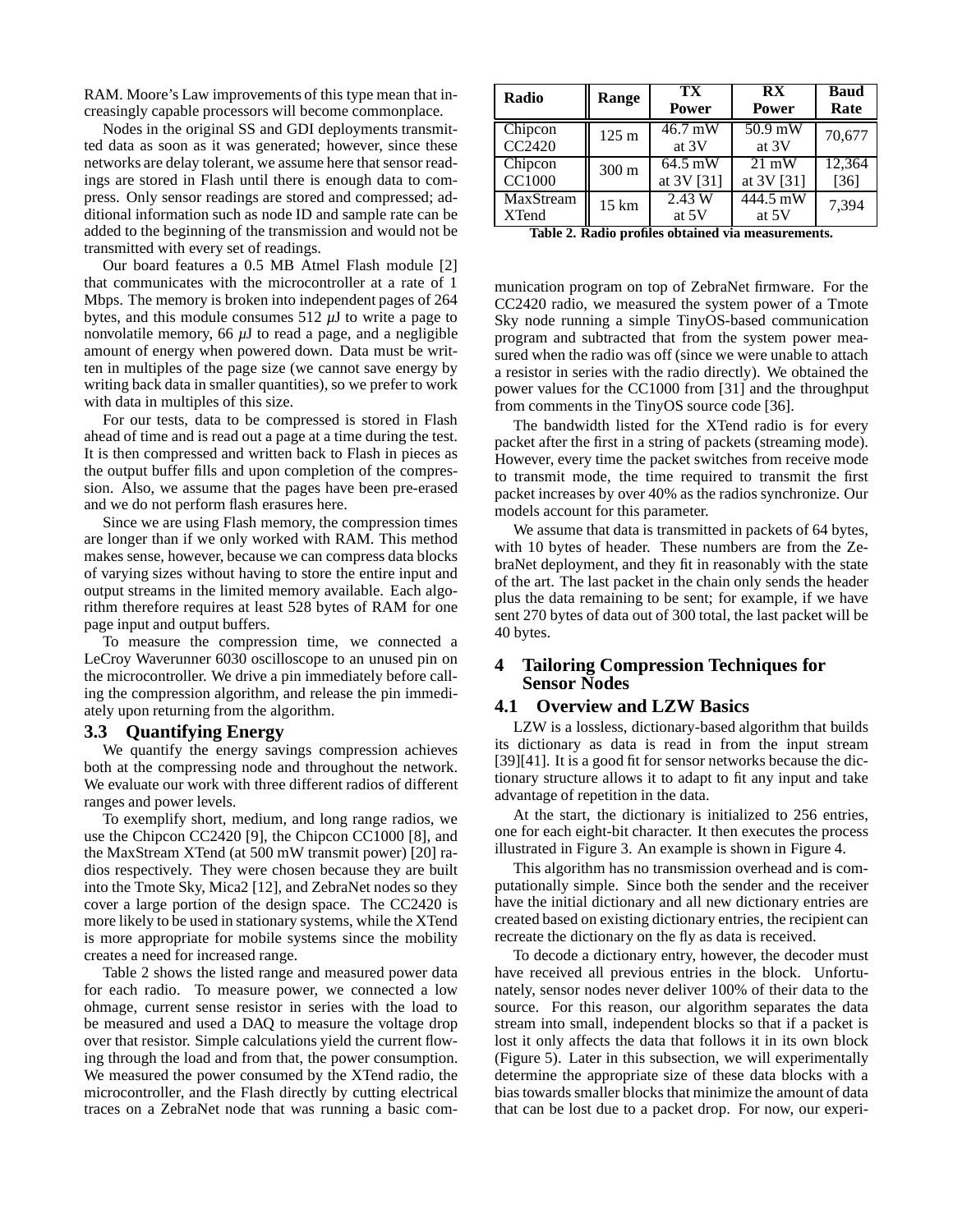

**Figure 3. Flow chart of LZW compression.**

Input Stream: AAAABAAABCC

| <b>Encoded String</b><br><b>Output Stream</b> |                           | New Dictionary Entry |  |  |
|-----------------------------------------------|---------------------------|----------------------|--|--|
|                                               | 65                        | $256 - AA$           |  |  |
| AA                                            | 65 25 6                   | $257 - AAA$          |  |  |
| A                                             | 65 256 65                 | $258 - AB$           |  |  |
| R                                             | 65 256 65 66              | $259 - BA$           |  |  |
| AAA                                           | 65 256 65 66 257          | $260 - AAAB$         |  |  |
| в                                             | 65 256 65 66 257 66       | $261 - BC$           |  |  |
|                                               | 65 256 65 66 257 66 67    | $262 - CC$           |  |  |
|                                               | 65 256 65 66 257 66 67 67 |                      |  |  |

**Figure 4. Example of LZW compression.**

ments assume perfect transmissions. We explore imperfect transmissions in Section 6.1.

To adapt the algorithm to sensor nodes, the dictionary can be stored as a hash table with the base entries being the initial dictionary. Strings can then be represented as branches from that table so they are easy to locate. Further, we can make the memory requirement manageable by keeping the dictionary small. An implementation with a 512 entry dictionary requires 2618 bytes (plus four bytes for each additional entry) of RAM and 1262 bytes of ROM. This means that the algorithm requires at least a quarter of the RAM available on this chip; however, this is still feasible for current systems and over time the amount of RAM available is likely to steadily increase.

#### **4.2 LZW for Sensor Nodes (***S-LZW***)**

To adapt LZW to a sensor node, we must balance three major inter-related points: the dictionary size, the size of the data to be compressed, and the protocol to follow when the dictionary fills. First, our memory constraints require that we keep our dictionary size as small as possible. Additionally, as mentioned, we want to compress and decompress relatively small, independent blocks of data.

Both of these issues factor into our third decision regarding what to do when the dictionary fills. The two options are to freeze the dictionary and use it as-is to compress the remainder of the data in the block, or to reset it and start from scratch. Sensor data is changing over time so after the dictionary is full, the entries in the dictionary may not be a good representation of the data being compressed at the end of the block. However, that is typically not a problem if the data block is small since the dictionary will not fill until the block has almost been completely compressed.



Independent groups of 10 or fewer dependent packets

**Figure 5. Data is separated into individual blocks before being compressed and divided into packets. Each packet in a shaded block cannot be decompressed without the packets that proceed it, but packets in different shaded blocks are independent of one another.**



**Figure 6. Average compression ratios and execution times for our four datasets using LZW to compress a given number of Flash pages of data.**

We first determine the appropriate dictionary size for a sensor node and the amount of data to collect before compressing it. While we determine these values, we will freeze the dictionary once it fills.

*Dictionary Size:* Our experiments focus on dictionaries of 512, 768, 1024, and for comparison, an unlimited number of entries. Strings are encoded in 9 bits while the dictionary has less than 512 entries, 10 bits while it has less than 1024 entries, etc. Figure 6 shows how the average compression ratio and execution time of our algorithm changes with dictionary size when compressing data in blocks of 1, 2, 4, and 10 Flash pages. With small data blocks, there is almost no difference between the dictionary sizes.

With large amounts of data, however, the compression ratio increases with dictionary size. For example, in compressing 4 pages of ZNet data, there is over 12% penalty for using a 512 entry dictionary instead of a 1024 entry dictio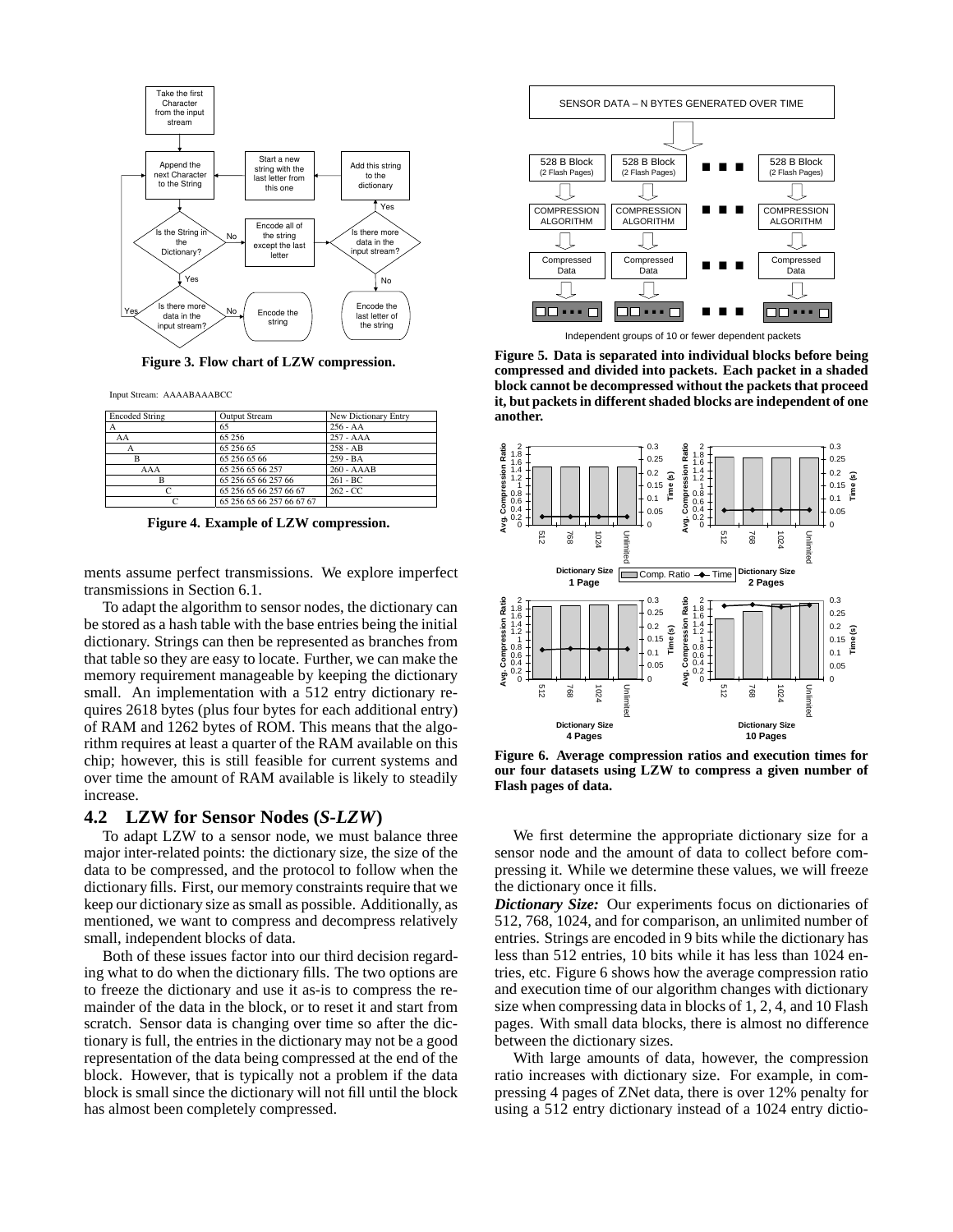nary. In compressing 10 pages of SS, ZNet, and Calgeo data, the size penalties are 56.7%, 14.3%, and 5.7% respectively. The penalty occurs because with data blocks this large, the dictionary fills and is fixed long before the entire block has been compressed. Meanwhile, the sensor data is changing over time, so by the time the algorithm reaches the end of the block, the entries in the dictionary are no longer a good representation of the data being compressed. Given these results and our memory constraints, S-LZW will use a 512 entry dictionary from this point forward. As a direct result, we will focus our experiments on data sizes of 4 pages or less.

*Data size:* Next, we must decide how much data to compress at once. We evaluate this algorithm for data block sizes of one, two, and four Flash pages of data by compressing two Flash pages in either one block or two individual one-page blocks and four Flash pages in either one block or two individual two-page blocks.

The compression ratio benefits significantly from compressing data in a block of two pages rather than in two separate one page blocks. For the SS, GDI, ZNet, and Calgeo datasets, there are improvements of 25.5%, 12.9%, 4.6%, and 3.3% respectively. The large improvements for SS and GDI are because they are more predictable over short periods than ZNet and Calgeo. Therefore, dictionary entries created for the first page are more applicable to the second.

When compressing data in a block of four pages rather than in two blocks of two pages, though, the benefits decrease significantly. For the SS, GDI, ZNet, and Calgeo datasets, there are improvements of 12.1%, 3.9%, -8.2%, and 2.0% respectively. It is better to compress the ZNet data in two blocks of two pages because the dictionary fills before the compression is complete and older entries are not applicable to the data at the end of the block.

The compute times for compression have a similar pattern. The time required to compress two pages of data with the SS dataset is 24.5% less than the time required to compress two single pages of data. The GDI, ZNet, and Calgeo datasets have more modest reductions of 1.7%, 5.3%, and 1.1% respectively. Savings come mostly from avoiding the initialization time required to create and start building the dictionary. When compressing four pages versus two sets of two pages, though, the benefits level out. There is a 1.1%- 3.3% decrease when compressing four pages in a block depending on the dataset.

Overall, the time required to accumulate the data to compress must be balanced with the compression ratio and execution time. Since only the SS dataset sees a significant increase in compression ratio when compressing data in four page blocks instead of two individual two page blocks, S-LZW will compress data in blocks of 528 bytes (2 Flash pages).

*Dealing with a Full Dictionary:* Finally, we must revisit the protocol to follow when the dictionary fills. Since we are using a data block size of 528 bytes, the dictionary does not fill until the block has almost been completely compressed. Compared to the reset protocol, the fixed protocol completes an average of 2.4% faster and the compression ratio is an average of 2.4% better. The fixed protocol is slightly faster because it does not have to reset the dictionary. Its compression



**Figure 7. Flow chart of S-LZW-MC.**

ratio is slightly better because the dictionary is still relevant for a short period of time after it fills up. Thus, S-LZW will use a fixed protocol.

## **4.3 S-LZW with Mini–Cache (***S-LZW-MC***)**

S-LZW is a good general compression algorithm, but it does not take specific advantage of sensor data characteristics. Sensor data tends to be repetitive over short intervals. Even data that changes drastically over time tends to adhere to this pattern because of short sample intervals designed to catch those drastic changes in the data. To optimize for these patterns, we propose a new idea for compression: adding a so-called mini-cache to the dictionary.

The mini-cache is a hash-indexed dictionary of size *N*, where *N* is a power of 2, that stores recently used and created dictionary entries. For our hash index, we use the last four bits of the dictionary entry. This index is both simple and effective; recently created entries are given dictionary numbers in sequential order, so they will wrap around the mini-cache before overwriting each other. S-LZW with a 32-entry minicache (*S-LZW-MC32*) requires 2687B of RAM and 1566B of code (69B of RAM and 304B of ROM more than S-LZW).

As shown in the flow chart in Figure 7, this algorithm follows the S-LZW algorithm until the encoding stage. Once it has identified the dictionary entry, it searches the minicache for the entry.

If the entry is in the mini-cache, the algorithm encodes it with the mini-cache entry number and appends a '1' bit onto the end yielding an entry  $(\log_2 N) + 1$  bits long. If not, it encodes the entry with the standard dictionary entry number, appends a '0' bit onto the end, and then adds this entry to the mini-cache. A high mini-cache hit rate will allow the algorithm to make up for the one-bit penalty on items not in the mini-cache.

Once the entry is encoded, a new dictionary entry is created just like in the S-LZW scheme and that entry is also added directly to the mini-cache. This leaves the most recently used and created entries in the mini-cache. An example of this process is shown in Figure 8.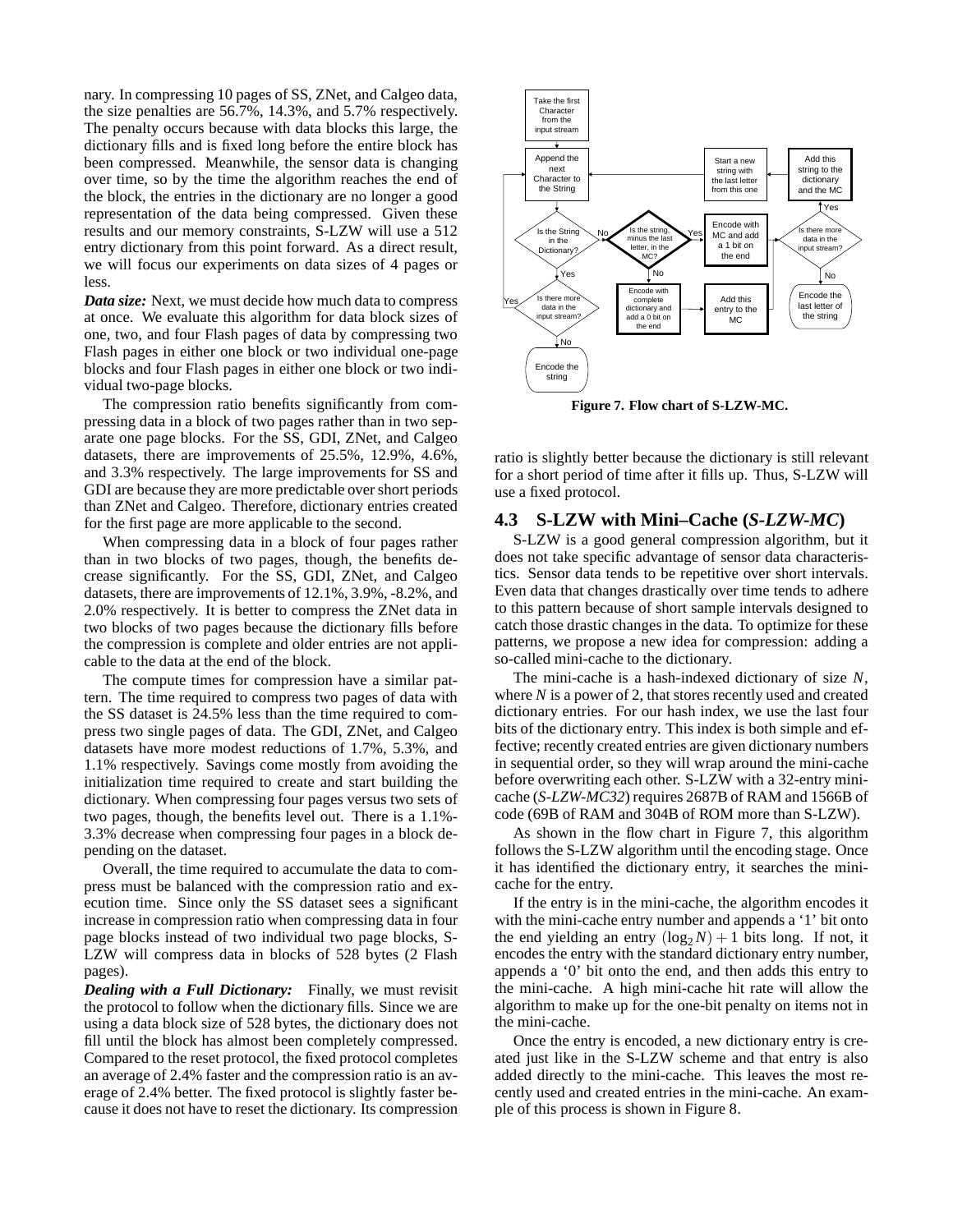Input Stream: AAAABAAABCC

| <b>Encoded String</b> | New    | New Dict.    | Mini-Cache    | <b>Total Bits:</b> | <b>Total Bits:</b> |
|-----------------------|--------|--------------|---------------|--------------------|--------------------|
|                       | Output | Entry        | Changes       | <b>LZW</b>         | Mini-Cache         |
| А                     | 65.0   | $256 - AA$   | $0-256, 1-65$ |                    | 10                 |
| AA                    | 0.1    | 257 - AAA    | 1-257         | 18                 | 15                 |
| А                     | 65.0   | $258 - AB$   | $1-65, 2-258$ | 27                 | 25                 |
| в                     | 66.0   | $259 - BA$   | $2-66, 3-259$ | 36                 | 35                 |
| AAA                   | 257.0  | $260 - AAAB$ | 1-257, 4-260  | 45                 | 45                 |
| в                     | 2.1    | $261 - BC$   | 5.261         | 54                 | 50                 |
| C                     | 67.0   | $262 - CC$   | $3-67, 6-262$ | 63                 | 60                 |
| C                     | 3, 1   |              |               | 72                 | 65                 |

**Figure 8. Example of S-LZW-MC.**



**Figure 9. Compression ratio and execution time for our baseline algorithm (S-LZW) and its mini-cache variations (S-LZW-MC8, MC16, MC32, MC64).**

The most important design decision to make is the size of the mini-cache. Intuitively, entries in smaller caches are encoded in fewer bits but have a lower hit rate. We evaluate our algorithm for powers of two between 8 and 64 entries and our results are shown in Figure 9.

There is less than a 4.5% computation overhead for this algorithm in all cases. The 32 and 64 entry dictionaries work best here, and we see substantial gains in compression ratio with the SS data compared to S-LZW (12.9% and 14.7% for the 32 and 64 entry dictionaries respectively). The other three datasets experience minimal improvements, but we will explore ways to improve these results in the next section.

In addition to this simple hashing approach, we have also experimented with other indexing algorithms such as LRU. We omit them from this paper partly due to space constraints and partly because they offered little benefit in compression, but took much longer to compute.

## **4.4 Results: Local Energy Evaluation**

Most prior compression work has used compression ratio as the primary metric. In sensor networks, however, energy is what matters. The next two subsections quantify the degree to which even small size savings can lead to substantial energy savings.

Local energy savings refers to the energy saved immediately on the compressing (originating) node versus just transmitting the data without any compression at all. Section 4.5 will evaluate the downstream effects on other nodes.

For the base case without compression, local energy consumption is just the energy required to transmit the whole block of data. For a node with compression, it is the sum of the energy required to transmit the compressed data, the en-



**Figure 10. S-LZW-MC32 energy consumption with our short, medium, and long range radios normalized to transmitting without compression (values** < 1 **represent local energy savings).**

ergy required by the microcontroller to compress that data, and the energy consumed by the Flash module.

Our local energy evaluations in this paper account for the following effects:

- Microcontroller compression energy: This consists of the measured microcontroller power multiplied by the measured compression time.
- Flash read and write energy.
- Radio transmission energy: This consists of the radio transmit power plus the microcontroller power multiplied by the transmission time.
- Radio start-up and shut-down energy: The start up energy is derived from our power measurements and the datasheet recommendations for the delay (1ms, 1.5ms, and 100ms for the CC2420, CC1000, and XTend radios respectively). When the radio is turned off, the power is cut so shut-down is close to instantaneous.

Figure 10 shows the energy requirements of compressing data with S-LZW-MC32 and transmitting it, normalized to that of just sending the data in an uncompressed form. Energy is broken up into microcontroller energy, flash energy, and transmission energy.

In almost all cases, S-LZW offers energy savings. Our medium and long range radios reduce energy by an average factor of 1.7X across all four datasets over transmitting without compression, including an energy reduction of a factor of over 2.6X on the SS dataset.

With our short range radio, the CC2420, however, there is a slight average increase in net energy consumption. This is due to the cost of writing the final result back to our Flash module; Flash energy accounts for an average of over 30% of the total energy consumed. Using this radio but not the Flash, we would reduce energy by 2.4X with the SS dataset and an average of 1.6X over all four datasets. Even with the Flash, though, compression offers further downstream benefits that we will explore in the next subsection.

*miniLZO:* miniLZO [19] is an LZ77 derivative designed with the processing, memory, and code size requirements of embedded systems in mind. It compresses files by taking strings of three or more characters and replacing strings that are repeated with pointers further back in the file. It is derived directly from the LZO algorithm evaluated by [5],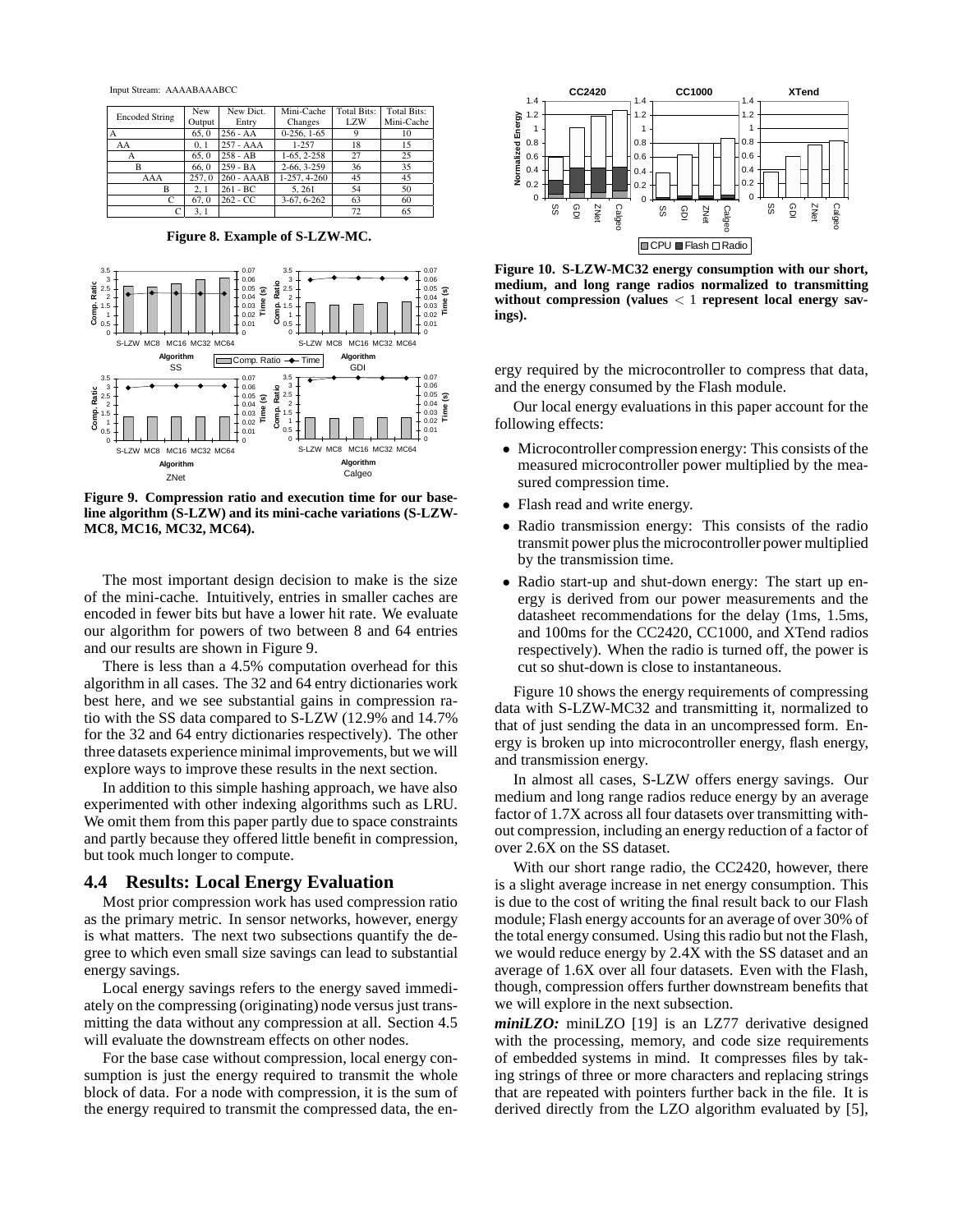which we discussed in Section 2. We evaluate it here for completeness.

We found that miniLZO requires just 56% of the time to run to completion as S-LZW. However, the compressed files are 23.5% larger than those compressed by S-LZW. In fact, it could not compress data from Calgeo at all because it is hard to find repeating runs of three or more characters in that dataset.

In terms of energy, we found that on average, S-LZW is between 9.6% (CC2420) and 17.5% (XTend) more energyefficient than miniLZO and that miniLZO's advantage in compression time does not outweigh its poor compression ratio. Based on these results, we do not consider miniLZO further in this work.

## **4.5 Results: Downstream Energy**

Compression conserves a large amount of energy in downstream nodes. Downstream energy savings refers to the energy saved by relay nodes when sending data in its compressed form rather than its original form. Since these nodes do not have to do any compression work, they will *always* save energy assuming the compressed data size is less than the uncompressed data size.

Our downstream energy calculations in this paper account for the following effects:

- Radio transmission energy.
- Radio start-up and shut-down energy.
- Radio receive energy: This consists of the time required to receive all the data multiplied by the power required to receive it.

From the local and downstream energies, we calculate total network energy, which is our metric for measuring the overall network benefits of compression. A packet that travels a single hop is considered to have traveled directly from the compressing node to the basestation, so it does not consume downstream energy. (We do not consider basestation energy in this paper.)

To evaluate the effects of network scaling, we use the S-LZW-MC32 compression algorithm since it performs well for all of the datasets and all of the radios. Figure 11 shows that as the network size and average hop count increases, overall network energy savings increase linearly. Additionally, this figure shows that the system saves more energy per hop as radio range increases.

Overall, we can conclude this amount of compression is almost always beneficial to the network *even if there is a small penalty on the compressing node*. This is especially important for relay nodes close to the basestation that are required to pass on a great number of packets; compressing with S-LZW-MC32 reduces energy consumption with the short and medium range radios at each intermediate hop by up to 2.9X with the SS dataset and an average of 1.8X overall. These numbers are actually higher than those achieved locally with the long-range radio, and this is due to the difference in start-up energy between the radios and the energy required to receive the data on downstream nodes.

*Decompression:* Although the datasets we analyze do not display enough data correlation to aggregate at intermediary nodes, our methods can provide energy savings in systems that can benefit from aggregation as long as intermediary



**Figure 11. Energy savings vs. hop count using GDI data and S-LZW-MC32 for all three radios. CC2420 and CC1000 are against the left axis, XTend is against the right.**

nodes can decompress the data. We implemented S-LZW decompression on our system and measured that the decompression times were on average about 60% of the compression times, which is less than the amount of energy required to send 34B with the short-range radio. Additionally, the process was completed in about 57.1% of the time required to send the data over that radio at the measured baud rate, so the designer may be able to reduce the energy burden by decompressing the data while it is being received and the CPU is already active. Since our datasets cannot benefit from this, however, we do not explore the issue further in this work.

*Flash Effects:* Downstream energy savings are maximized when intermediary nodes do not have to store relayed data in non-volatile memory. However, in delay tolerant networks, long disconnections can occur which would necessitate storing data in Flash. On systems with longer range radios, using non-volatile storage increases the energy requirement to about the same as the local energy requirement plus the cost of receiving the compressed data from the prior hop (we do not incur computational energy costs here, but those are very low in comparison). Alternatively, systems with short range radios see a slightly larger net benefit because the compression energy is non-negligible.

Storing data on intermediary nodes is better than the alternatives, which are to drop packets once the buffer fills (what most systems currently do), or to receive and store the uncompressed data. Compared to receiving and storing the data uncompressed, using S-LZW-MC32 saves an average of 1.7X across the three radios. The SS dataset garners an additional benefit because data is compressed to the point where it fits into one flash page; other variants of this algorithm presented later in this work can achieve this benefit as well.

# **5 Data Transforms for Small Memory Compression**

The S-LZW-MC algorithm conserved energy by taking advantage of characteristic locality patterns in the sensor data. One way that we can possibly create additional patterns in blocks of data is to transform them in a reversible manner. In this section, we will evaluate transforms designed to reorder the data in a way to make it easier to compress.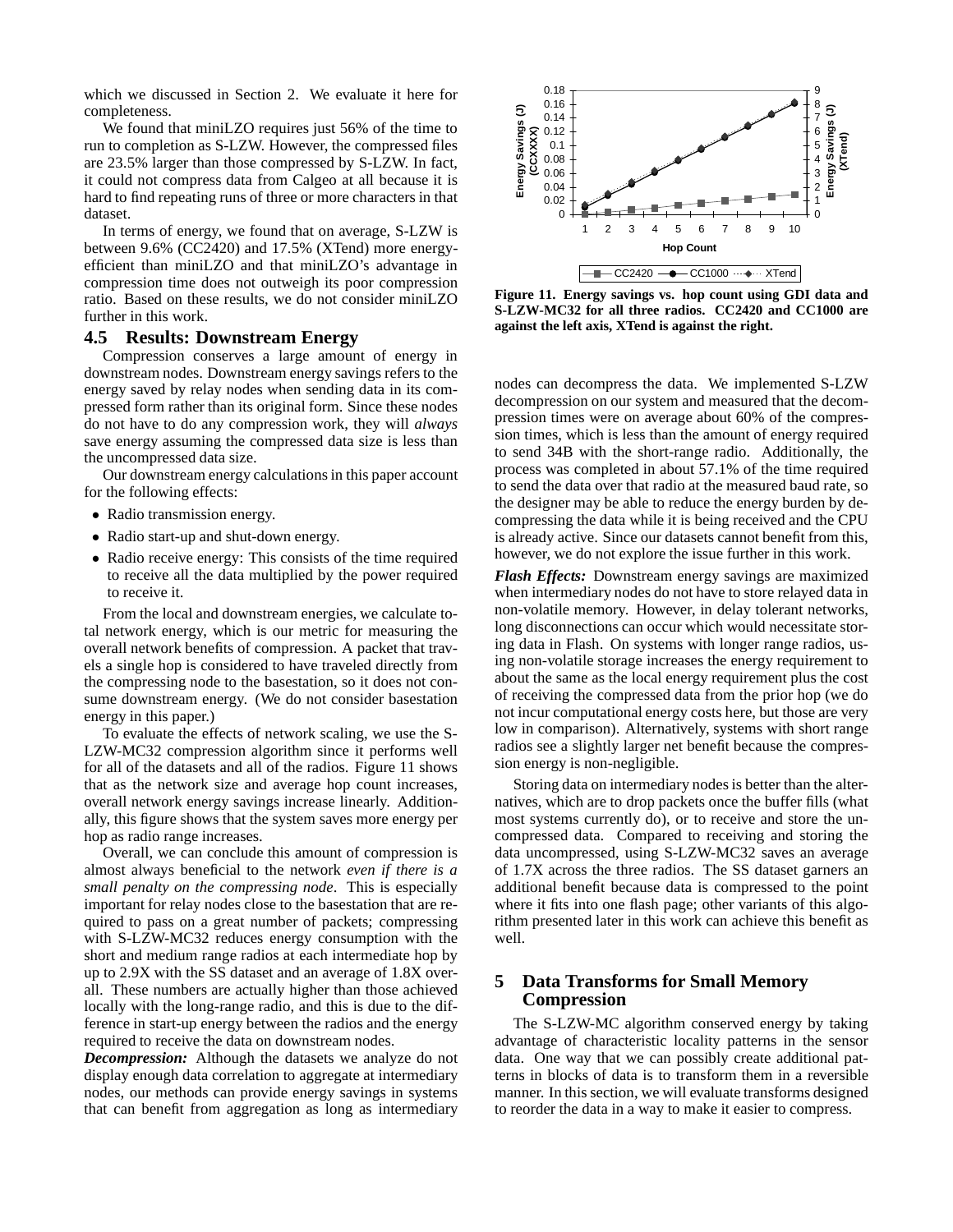## **5.1 Burrows–Wheeler Transform**

The Burrows–Wheeler Transform [7] (BWT) is a reversible transform central to the bzip2 compression algorithm. By itself, the BWT does not shrink the size of the data; its purpose is to make the data easier to compress. Here, we explore its use as a precondition step before S-LZW.

The data transformation is accomplished by taking the last column of a sorted matrix of shifted copies of our input stream. Using the last column allows the decoder to reconstruct the original data stream, but leaves the data organized in a way that contains runs of characters.

In more capable computers, this transform is often used as the first of a three part process. Typically, after the BWT is performed, the data is run through a Move-to-Front (MTF) encoder and then through an entropy encoder. However, MTF obscures higher order repetition that can be exploited by S-LZW. Our preliminary tests show that for all four datasets we can achieve better compression ratios without it, so we do not consider it in this paper.

Our implementation is a variant of one presented in [22], modified to work with our 16-bit processor and Flash module rather than a PC. It has a seven byte (1.33% of 528 bytes) overhead to enable the decompression algorithm to reverse the transform.

One disadvantage is that the BWT requires that we allocate RAM for the entire input and output streams and for a large buffer to perform the required sorts. However, we can significantly reduce the memory requirement by sharing RAM with the S-LZW back end. Implementing the BWT in this fashion requires only 281 extra bytes of memory over S-LZW, most of which is to store the entire stream to be compressed with S-LZW, and this adjustment makes implementation reasonable for sensor nodes.

## *5.1.1 Compression Time and Size Results*

Figure 12 plots the compression ratio and execution time for the four datasets using BWT-based algorithms. BWT is a helpful precondition that dovetails well with our mini-cache approach. This transform creates runs in the data, which, in turn, improve the mini-cache hit rate. The best compression ratio improvements are found with a 16 entry dictionary, where the SS, GDI, and ZNet datasets see size improvements of 39.7%, 11.0%, and 9.8% respectively over S-LZW without the BWT.

These size improvements come with a computational cost, however, due to the large number of string compares required to perform the necessary sorts. We use an iterative quicksort algorithm, with the required stack stored in the shared memory block, but our measurements show that the *S-LZW-MC-BWT* algorithms still require 0.32 to 0.35 seconds to compress 528 bytes of data.

## *5.1.2 Local Energy Savings*

Since BWT offers promising size improvements at considerable computational cost, the local and downstream (5.1.3) energy effects are the final arbiter of its utility.

The local energy costs for each of the three radios, normalized to the energy required to send data without compression, are shown in Figure 13. For each bar, the bottom portion represents the energy consumed by the microcontroller, the middle portion represents flash energy, and the top portion represents transmission energy.



**Figure 12. Compression ratio and execution time for BWTbased compression algorithms (Note that the y-scale on the upper-left hand graph differs from the others.)**

With the long-range radio, we achieve significant local energy savings with the S-LZW-MC-BWT algorithms. Even with the long computation time, the computation energy is so small compared to the transmission energy that it cannot even be seen on the graph. With this radio, the S-LZW-MC16-BWT algorithm reduces energy consumption by an average factor of 1.96X.

Moving to the mid-range radio, we still see some energy benefits. The SS dataset has close to a 3.0X improvement and the energy costs when compressing the other three datasets are within 4.1% of those incurred by the S-LZW-MC32 algorithm.

With our short-range radio, the computational costs of the BWT implementations are nearly half of the cost of just transmitting the data without compressing it at all. When combined with the costs of Flash storage, from a *local* energy standpoint it does not seem worthwhile to use BWTbased algorithms to compress the data for the CC2420.

#### *5.1.3 Downstream Energy Savings*

Downstream savings can make aggressive compression worthwhile even when it does not save energy for the local (compressing) node. On the short range radio, compressing with S-LZW-MC16-BWT rather than with S-LZW-MC32 saves an average of about 10.7% more energy at each hop  $(2.1X)$  overall). By the third hop, however, we save energy compressing data from all four datasets. This means that in large networks, nodes with short range radios far from the basestation begin to take on the same characteristics as nodes with long range radios; it is worth spending a great amount of energy processing data to avoid having to transmit it.

For the mid and long-range radios, both of which saved energy locally, compressing with the S-LZW-MC16-BWT algorithm saves an average of 9.9% more energy at each hop than S-LZW-MC32 and an average factor of 2.04X overall.

#### **5.2 Replacing BWT in Structured Datasets**

To this point, we have assumed that we know very little about the data we are trying to compress. However, if we can identify a simple, reversible way to reorder the data, we could surpass the gains obtained with BWT at a reduced energy cost.

For the SS, GDI, and Calgeo datasets, we know the exact number and size of the data readings the nodes will generate every time they activate. Based on this, we will refer to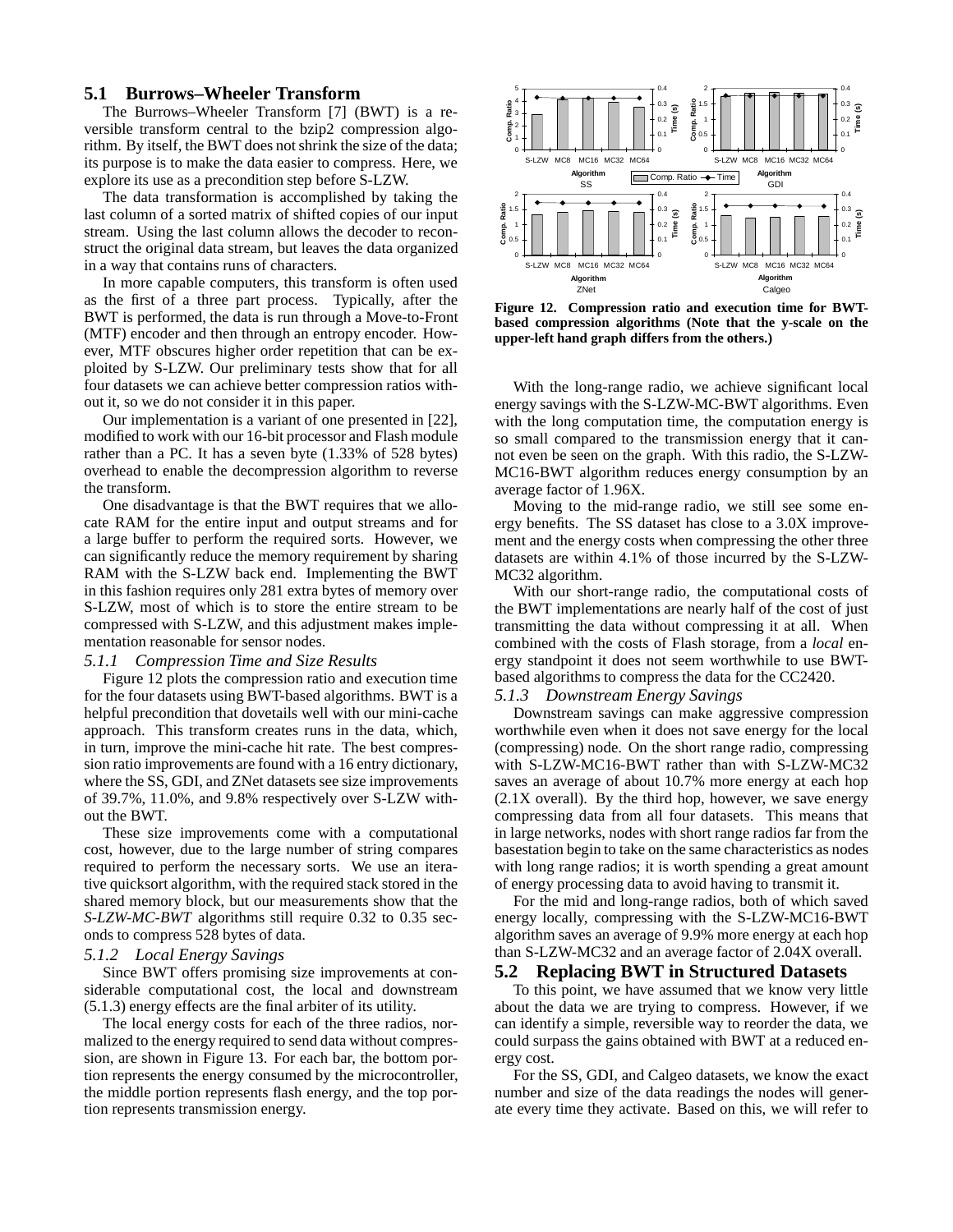

**Figure 13. Local energy normalized against no compression for S-LZW and three variants (S-LZW-MC32, S-LZW-BWT, and S-LZW-MC16-BWT). Values** < 1 **represent local energy savings. The bottom portion is computation energy, the middle portion is Flash energy, and the top portion is transmission energy.**

them as "structured" datasets. We also know that some of the readings are identical over the short intervals and for the 16 bit readings, even if two readings from the same sensor vary moderately, they are likely to have the same most significant byte.

In these cases, we propose that the system form a matrix of readings in which each row is a set of readings taken at a given time. We know the number and size of the readings that are acquired when the node is activated, so each row will be the same length. We keep filling the matrix until the total number of elements is as close to 528 bytes as possible without breaking up a row. Finally, we transpose that matrix and compress the data in that form. This Structured Transpose (*ST*) is easy to execute and to reverse, and it groups data in a way that is easier to compress than data transformed by BWT.

This implementation has a similar memory penalty to BWT, requiring 266 bytes more RAM than S-LZW (assuming a 528 byte block of data) and 16 more bytes of code. In both cases, the entire input stream must be read into RAM for the transformation, and again we share memory with the S-LZW back-end to alleviate the problem. Adding the ST to the S-LZW-MC schemes yields similar penalties.

In this subsection, we also discuss the Run Length Encoding (RLE) compression algorithm. We did not consider RLE earlier because it does a uniformly poor job of compressing the raw sensor data; that data is unlikely to have long runs of identical characters. However, the ST creates these runs, so this algorithm is an option worth exploring here.

RLE is a lossless, computationally simple algorithm that replaces runs of characters with character counts. Any runs of two or more identical characters are replaced by two instances of the character plus the length of the rest of the run. Single characters are left alone. *RLE-ST* requires 772 bytes of program code and 814 bytes of RAM with the transpose, mostly for the page-sized input and output buffers.

The ZNet dataset has no defined structure since the size and order of the entries varies, so we do not consider it in this subsection.

#### *5.2.1 Compression Size and Time Results*

The primary advantage to using the ST as opposed to the BWT is that there are no string comparisons, so it is extremely fast, and therefore, much more likely to conserve



**Figure 14. Compression ratio and execution time for compression algorithms with the Structured Transpose (ST). Basic S-LZW does not perform the ST.**

energy on systems with short range radios. Figure 14 shows the compression ratios and execution times for the RLE-ST, S-LZW-ST, and S-LZW-MC-ST algorithms.

Running the S-LZW-ST based algorithms across the three datasets, the SS, Calgeo, and GDI datasets compress an average of 2.3%, 12.3%, 22.3% faster than S-LZW, respectively. This algorithm proves very effective with the minicache since smaller mini-caches work well, so every hit saves more bits. S-LZW-MC8-ST compresses best, with compression ratios of 4.8, 2.4, and 1.5 for the SS, GDI, and Calgeo datasets respectively.

RLE-ST proves to be the fastest algorithm we explore in this subsection by far. Its compression time is 33.4%-39.2% less than for S-LZW-MC8-ST. Additionally, it does a good job of compressing the data with ratios of 3.1, 2.7, and 1.7 for the SS, GDI, and Calgeo datasets respectively.

#### *5.2.2 Local Energy Savings*

Figure 15 shows that large energy savings can be obtained by compressing with the ST. All of the schemes yield energy savings on all of the radios for all three datasets even when compared to already-good S-LZW compression.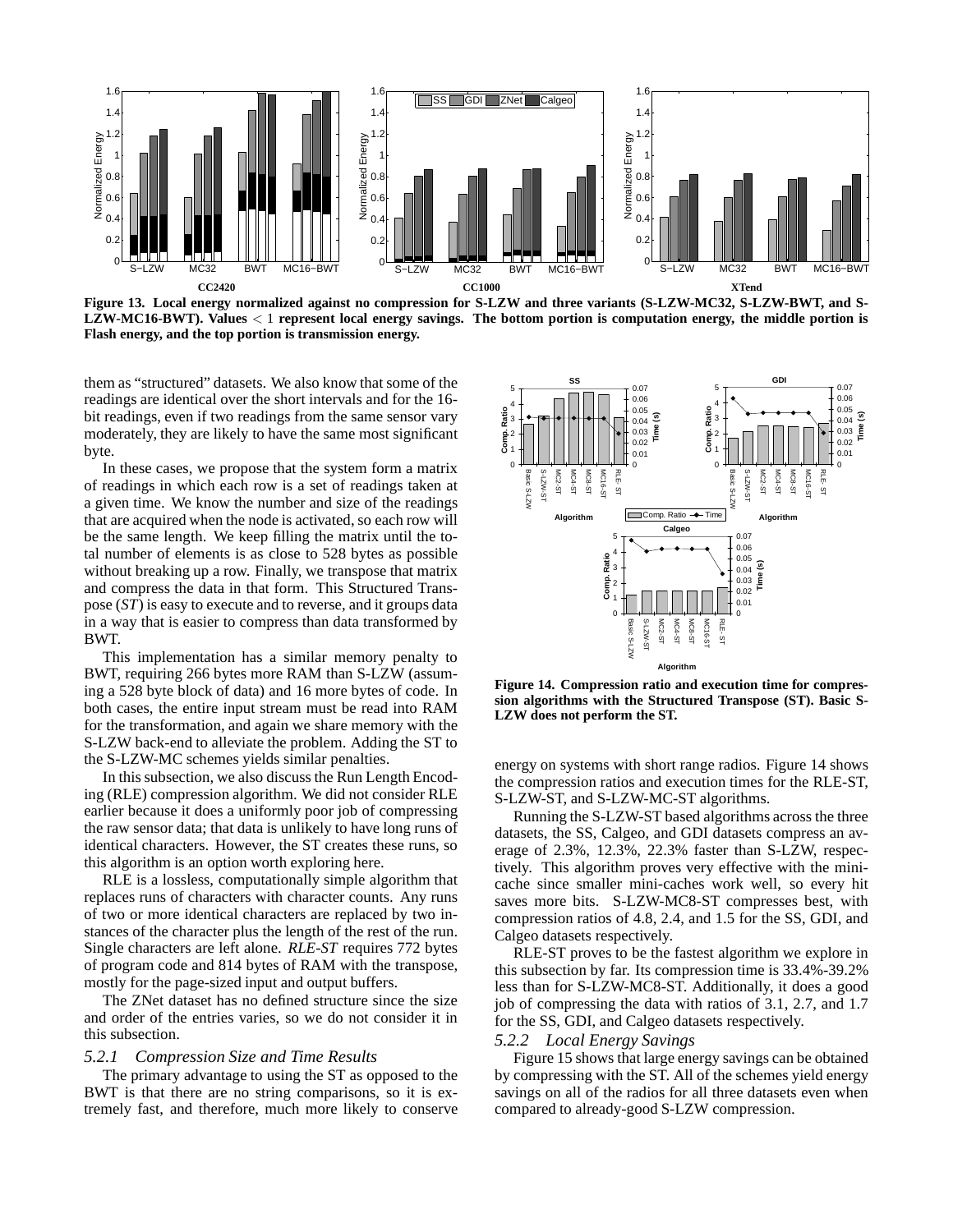

**Figure 15. Local energy normalized against no compression (values** < 1 **represent local energy savings). All algorithms except Basic S-LZW perform the ST.**

On all of the radios, the SS dataset benefits from the S-LZW-MC8-ST algorithm, due to the 45% improvement in compression ratio over S-LZW without the ST. On our midrange radio, this translates to a 3.9X energy reduction. Overall with this radio, we reduce energy by an average factor of 2.8X.

For both the GDI and Calgeo datasets, RLE-ST performs best because it is the fastest and has the best compression ratio. With our mid-range radio, this reduces energy consumption by a factor of 2.5X for the GDI data and 1.5X for the Calgeo data. Additionally, RLE-ST achieves *local* energy savings with all three datasets on the short range radios; it is the only algorithm we have explored so far for which this is true.

The primary advantage of using the ST schemes over distributed sensor node compression algorithms that require previous knowledge of the data is that this ST can be done locally on the original node. That allows it to work in heterogeneous networks and in networks with little to no data correlation. Additionally, local and downstream energy savings are achieved earlier, since the data does not need to be passed to a compressing node.

#### *5.2.3 Downstream Energy Savings*

With the mid-range radios, compressing the datasets with S-LZW-MC8-ST is an average of 28.2% more energyefficient than using S-LZW-MC32 (no ST). This translates to an overall energy reduction of 2.8X, including a reduction of 4.5X for the SS dataset.

The RLE-ST algorithm provides significant energy reduction as well, and is preferred for the short range radio in smaller networks since it achieves local energy savings. Under these conditions we cut energy consumption on each downstream node by an average factor of 2.4X compared to transmitting without compression, an improvement of 21.2% over S-LZW-MC32 (no ST).

# **6 Effect of Reliability and Replication on Compression Benefits**

To this point, we have assumed that packet transmissions are perfect. However, in real networks, transmission are not perfect and this can have a significant energy impact. Compressing sensor data can have additional benefits as the number of retransmissions required increases. In this section we explore the benefits of compression in both networks with variable reliabilities and in opportunistic, mobile systems that use packet replication to increase the probability of successfully transmitting packets to the sink.

## **6.1 The Effects of Reliability**

To quantify the energy savings of compression in an unreliable network, we use our short range radio, GDI data, and S-LZW-MC32 compression as an example, and trends observed are representative of other datasets and compression algorithms. We define reliability as the success rate of packet transmissions.

Since we are only compressing and sending data in small blocks, we use an out-of-order transmission protocol for this work. In our model, the sender transmits the whole compressed block, which is at most 10 packets. Packets are modeled as being dropped independently at the prescribed rate based on a Monte-Carlo model. The receiver then sends a 32B acknowledgement that tells the sender which packets it received correctly and the sender retransmits what is missing. If the transmission is not complete and the receiver does not start receiving data immediately, it assumes that the acknowledgement was lost and retransmits it. This process iterates until the receiver has successfully received and acknowledged the whole block. For each packet drop rate, we take the average energy consumption from 1000 iterations of the model. In the style of delay tolerant networks [13], we also assume that retransmissions are only required over the hop in which the packet was dropped rather than having to restart from the source node. Given the costs of retransmissions, this is a good way to implement reliability in sensor networks.

Figure 16 shows how the network energy savings increase as the success rate decreases when using the short-range CC2420 radio. The increase in savings is due directly to the increased number of retransmissions necessary in the scenario. In this figure, the energy savings at each individual point are measured against sending the data without compression at the prescribed hop count and packet success rate. At a given reliability, energy savings increases linearly with hop count. At 100% reliability, this algorithm/data/radio combination did not see local energy savings, but if reliability drops to just 90% we do conserve energy locally. On a two-hop network, we see an overall network energy savings immediately.

Real deployments have exhibited comparably poor reliabilities. For example, Szewczyk et al. report that the GDI deployment successfully delivered over 70% of its packets to the sink in its single hop network, but one quarter of the nodes in this setup delivered less than 35% [33]. The multihop network delivered just 28%, although a number of these losses were deterministic rather than as a result of node to node drops. Most nodes were within five hops of the basestation. Schmid et al. report that the SS deployment fared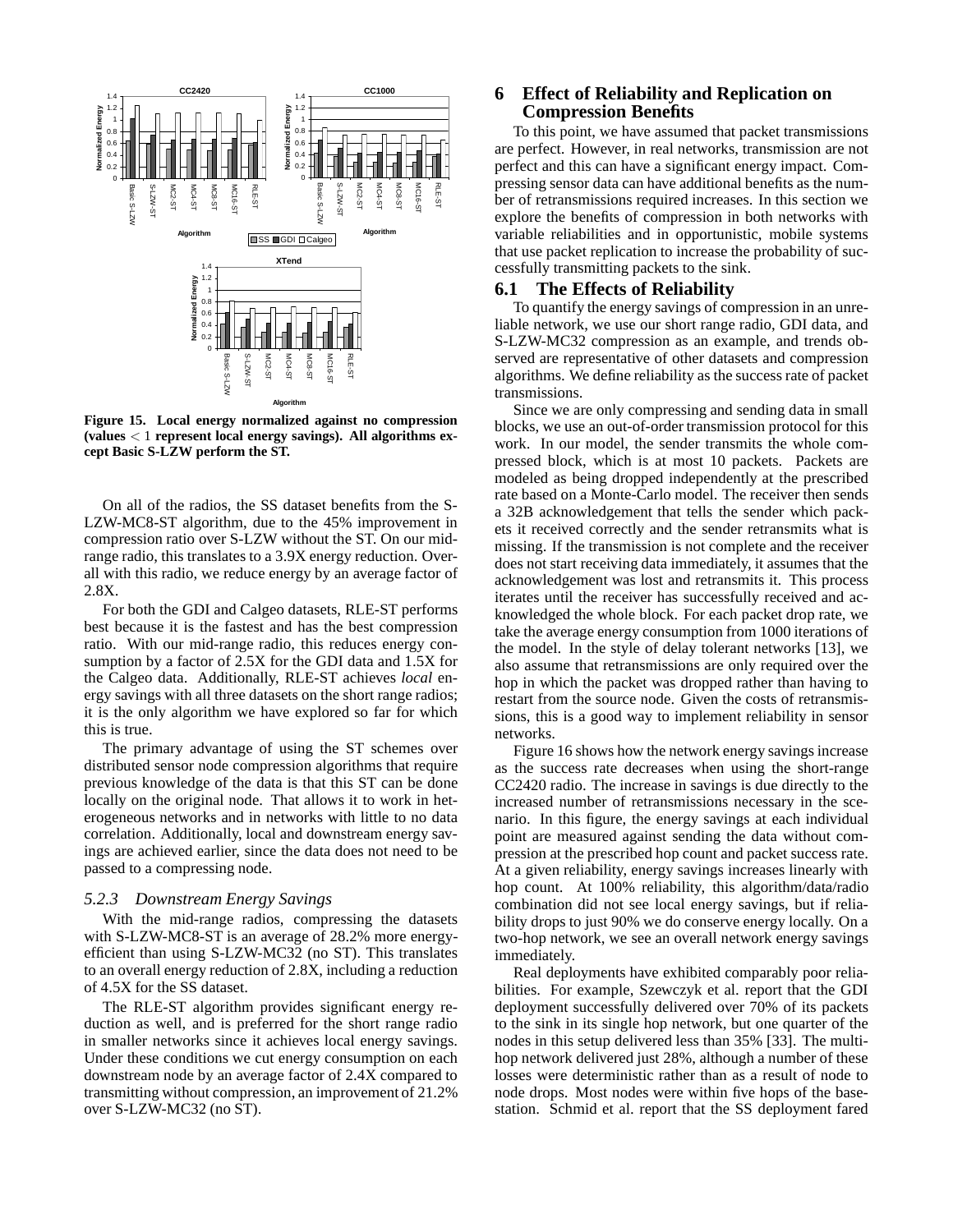

**Figure 16. Network energy saved when sending a block of data with compression at different reliabilities versus sending without compression (higher is better). Based on GDI data compressed with S-LZW-MC32 on a CC2420 radio.**



**Figure 17. Local energy savings vs. transmission distance for ZNet data compressed with S-LZW-MC32 and transmitted with the XTend radio at different power levels. Dots (against left axis): Energy saved versus sending without compression. Dashes (against right axis): Reliabilities at different ranges.**

slightly better, but the delivery rate quickly dropped below 50% as the average depth increased past two hops [30]. This means that compression will be worthwhile across all setups.

The ZebraNet deployment featured mobile nodes, and reliability varied with range. Figure 17 depicts the local energy savings for ZNet data compressed with S-LZW-MC32 versus transmission distance on our long range radio at transmission powers of 10 mW, 100 mW, and 500 mW (distances measured in an urban environment). Even at short ranges, the reliability is highly variant. As reliability drops, energy consumption spikes. An interesting side note is that as the transmission distance approaches the maximum range for a given transmission power, increasing the transmission power can actually save energy because of the improved reliability. In our experiences with actual deployments, the observed reliability was worse and even more variant over range because of the poor transmission conditions such as the lack of guaranteed line of sight, node movement during transmissions, disruption of the signal by the animal's body, and damage to the antenna over time.

Given the high packet loss rates observed in all three of these deployments, we can conclude that our compression



**Figure 18.** A diagram of a replication scheme with  $R = 3$ .



**Figure 19. Energy saved at different replication totals for GDI data compressed with S-LZW-MC32 protocol versus sending without compression on a CC1000 radio as hop count increases.**

algorithms would significantly increase the system's life expectancy.

## **6.2 The Effects of Replication**

Replication is a transmission strategy primarily used in opportunistic, mobile systems that improves the speed and probability of successfully delivering packets to the basestation by sending them to more than one node. It is central to the epidemic routing scheme [37][38]. If you assume that the first *n* − 1 nodes along the path each replicate the packet *R* times and that the last hop only transmits back to the basestation, the energy consumed by an *n* hop network is given by:

$$
E_1 = E_{MC} + E_F + E_{TX}
$$
  
\n
$$
E_n = E_{MC} + E_F + \left(\sum_{i=1}^{n-1} R^i\right) * (E_{TX} + E_{RX}) + R^{n-1} (E_{TX})
$$
  
\nfor  $n \ge 2$ 

*EMC* and *E<sup>F</sup>* are the microcontroller and flash energies, and  $E_{TX}$  and  $E_{RX}$  are the transmit and receive energies (factoring in the radio start-up and shut-down energies). The last set of  $R^{n-1}$  transmissions signify passing the data back to the basestation. This equation is illustrated in Figure 18.

Figure 19 profiles the potential energy savings in systems with replication. It presents the GDI data on a mid-range radio, but is representative of our other datasets. Each point on the x-axis represents the total hop count, *n*, so  $n - 1$  nodes are allowed to replicate packets. The curves represent replication factors, *R*, of 1, 2, 4, and 8.

When  $R = 1$ , this system is the same as any normal packet propagation scheme; each node sends to exactly one neighbor and the last hop is to the basestation. As the number of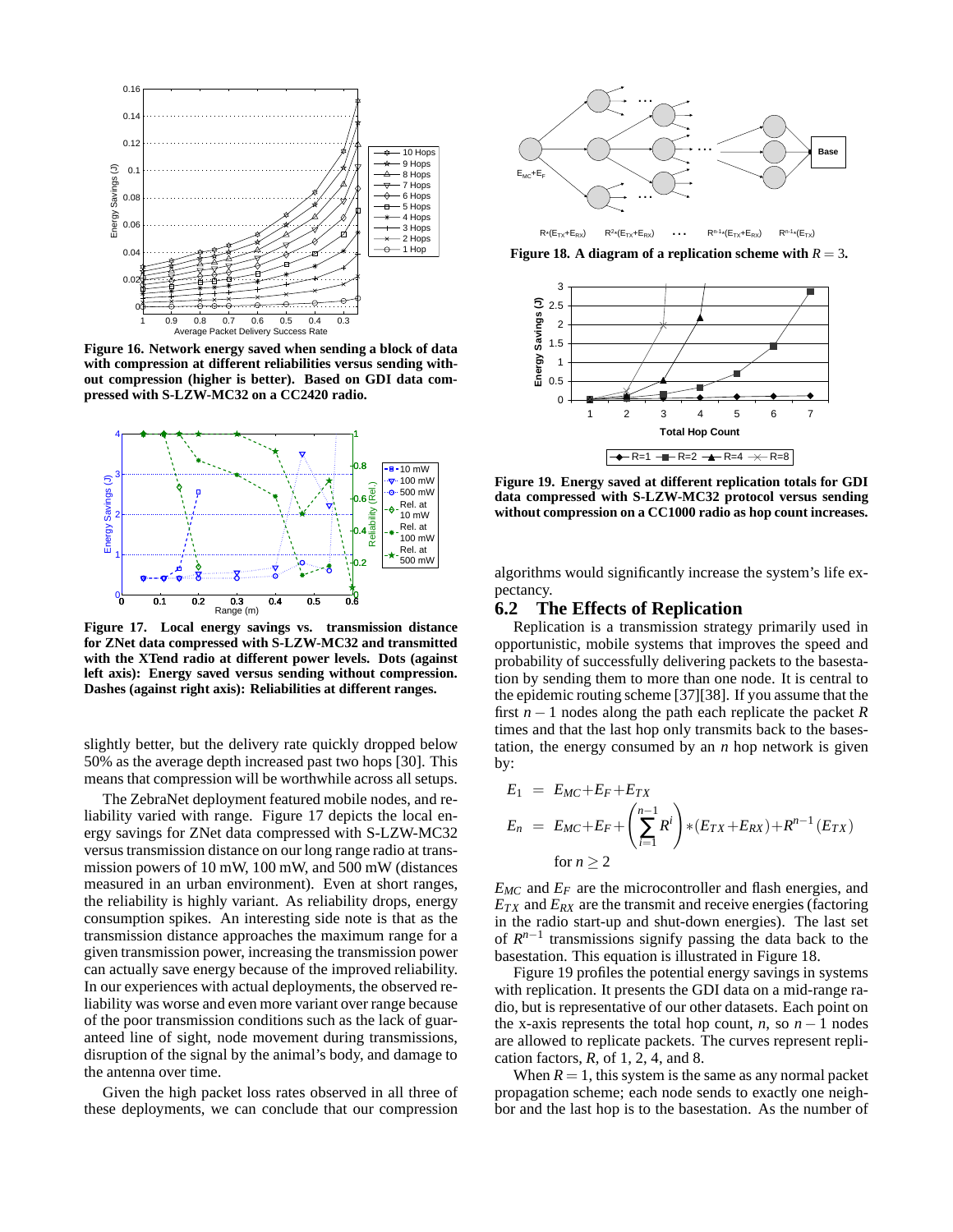

**Figure 20. Summary of the best algorithms in terms of network energy savings in a network with few hops and with many hops (energy savings based on networks with 2 and 5 hops, respectively). Note that in networks with many hops, the algorithm choice is irrespective of radio range and the savings listed are for Short/Medium/Long-Range radios.**

replications per hop increases, however, the energy savings increases exponentially with hop count. These data are independent of Section 6.1 and thus assume 100% reliability.

## **7 Summary and Discussion**

In summary, we achieve local energy savings in almost every situation we have explored in this paper. Additionally, we have shown the significant downstream energy savings achieved through compression. We have also shown that it is often beneficial to the network overall to compress data even if there is a local energy loss.

We find that a family of compression algorithms is more appropriate for sensor networks rather than just using one, and that the appropriate compression algorithm depends on the hardware, the size of the network, and a priori knowledge of the data's structure. Figure 20 illustrates our findings. The numbers represent the factor by which we reduce total network energy (both local and downstream energy) in smaller (2-hop) and larger (5-hop) networks.

In small networks with the short-range radio, the computational requirement of the compression algorithm factors into our decision and warrants a different algorithm than we use for longer-range radios in the same scenario. For structured data, RLE-ST offers the best energy and it saves local energy for all three datasets. On the other hand, S-LZW-MC8-ST is more versatile and saves energy if there is at least one downstream node. For unstructured data, S-LZW-MC32 (no transform) also saves network energy overall in a two-hop network, and the compression saves energy at nodes close to the sink that relay lots of packets, so we recommend this algorithm even on short-range radios. As the network grows, though, the compression choice becomes independent of the radio as the savings accumulate at each hop.

Although the energy profile of the Flash causes some of our algorithms lose energy locally when using the shortrange radio, Flash technology is improving and Moore's Law dictates that the energy profile will continue to improve. Our experiments are conducted with an older Flash module that has been used in a number of sensor nodes and deployments. As the technology improves, however, Flash energy will become much less significant and store and forward data communications will become even more attractive. This will improve the benefits of compression in delay tolerant networks.

For networks with the XTend radio, compression garners a huge net energy savings: 843 mJ per hop with S-LZW-MC16-BWT and 1.1 J per hop with S-LZW-MC8-ST. The percentage by which the energy is reduced is less than that of the medium-range radio, however, because there is a large energy cost incurred to activate this radio and begin a transmission, and this cost is incurred at each hop regardless of whether or not we compress data.

Navigating through a large group of algorithms can be daunting to a system designer, so to help analyze our findings we also compare our results against oracle (ideal) energy savings. This value is derived by running all of our compression algorithms across all of the 528B blocks that compose each dataset and using the most energy efficient algorithm to compress each block. We found that for each dataset/radio combination, at least one compression algorithm garnered energy savings within about 3% of the Oracle. Therefore, unless the one of the characteristic properties of the system changes, a single algorithm will likely perform well throughout the duration of the deployment. Additionally, for mobile networks and networks with highly variant hop counts, the need for longer range radios simplifies the decision since with high energy radios the choice is the same for both large and small networks.

*Future Work:* We would like to implement lossy compression algorithms that can be applied to a wide variety of sensor applications with minimal effort. Such algorithms must minimize computation while maintaining a specified accuracy, and this may be achievable with predictor-based algorithms or with simple techniques derived from standard audio and visual compressors.

We would then like to apply both lossless and lossy compression algorithms to data from groups of nodes in dense networks. If the network can determine the amount of correlation in the data from those nodes at a minimal energy cost, we may achieve network energy savings by aggregating and compressing it with lossy techniques at an intermediate hop. Additionally, we may save energy by compressing data on the source node with the lossless techniques described in this paper and then decompressing it at the aggregating node.

#### **8 Conclusion**

This paper explores the design issues and energy implications of implementing generalized, lossless compression algorithms on delay tolerant sensor networks. We introduce S-LZW, a novel LZW variant that exploits characteristic patterns of sensor data to reduce energy consumption by more than 1.5X as well as further data transforms that can take advantage of the structure of the data to decrease network energy consumption on average by over a factor of 2.5X.

These algorithms are relevant to a wide variety of sensor hardware implementations and applications; we demonstrate this by applying our algorithms to data from three different real-world deployments and examining their effects on three radios of different ranges and power levels. As radio energy increases, so do the benefits of compression, since each byte saved becomes increasingly significant. Through these evaluations, we show how compression accumulates substantial energy savings at the compressing node and as data is passed